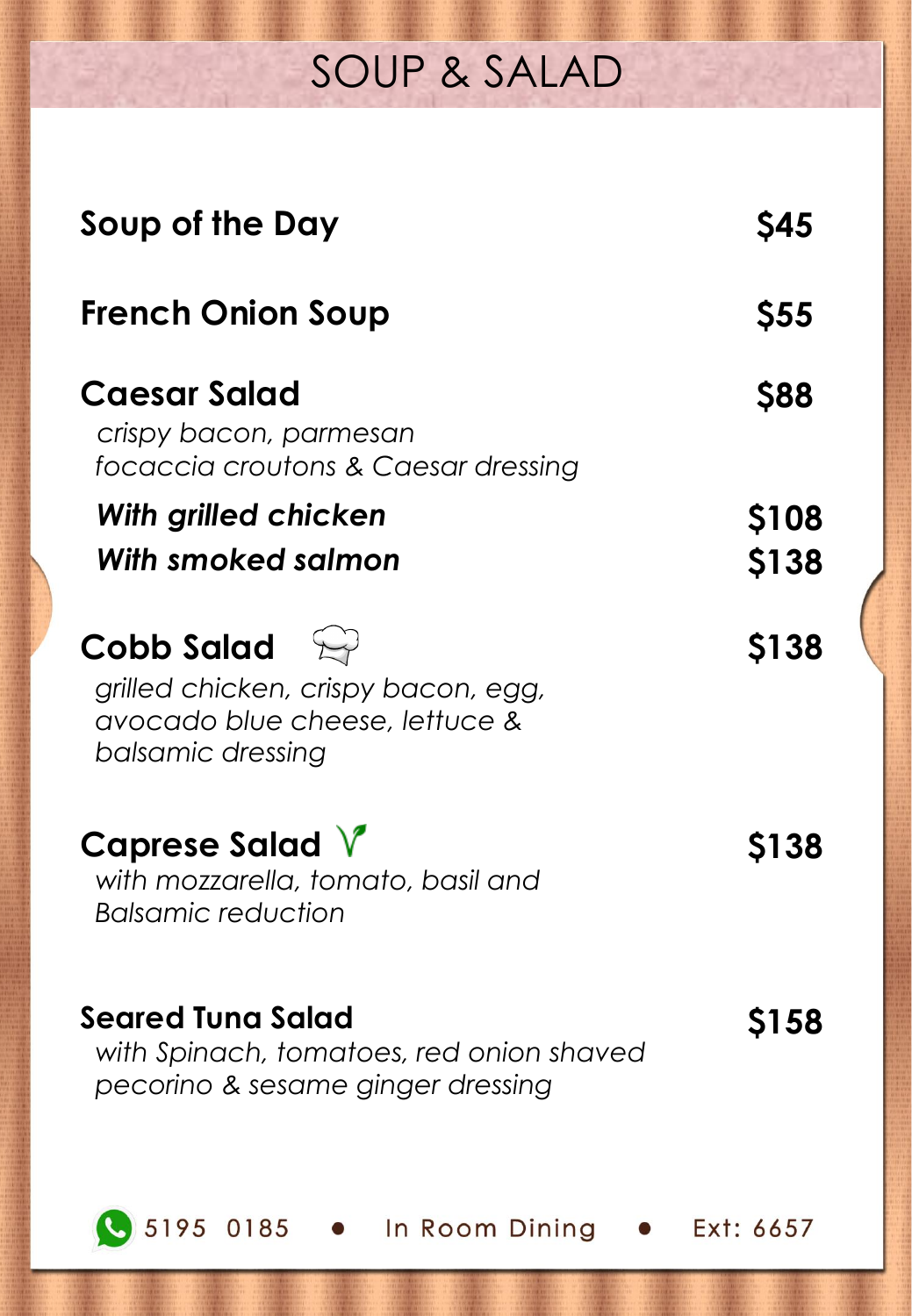PASTA

| Pesto Green Linguine $V$<br>with cherry tomato & baby spinach                                                         | <b>S128</b> |
|-----------------------------------------------------------------------------------------------------------------------|-------------|
| <b>Tomato-Basil Chicken Linguine</b> $\mathbb{R}^3$<br>with mozzarella, medley of tomatoes,<br>garlic and fried basil | <b>S148</b> |
| <b>Beef Lasagne</b><br>with mozzarella, arugula, pesto<br>& tomato concasse                                           | S158        |
| Portobello & Asparagus Risotto $\sqrt{\ }$<br>with parmesan                                                           | S158        |
| Spaghetti Carbonara $\leftrightarrow$<br>with grilled scallops & parmesan                                             | 5168        |
|                                                                                                                       |             |
| 5195 0185<br>In Room Dining<br>$\bullet$                                                                              | Ext: 6657   |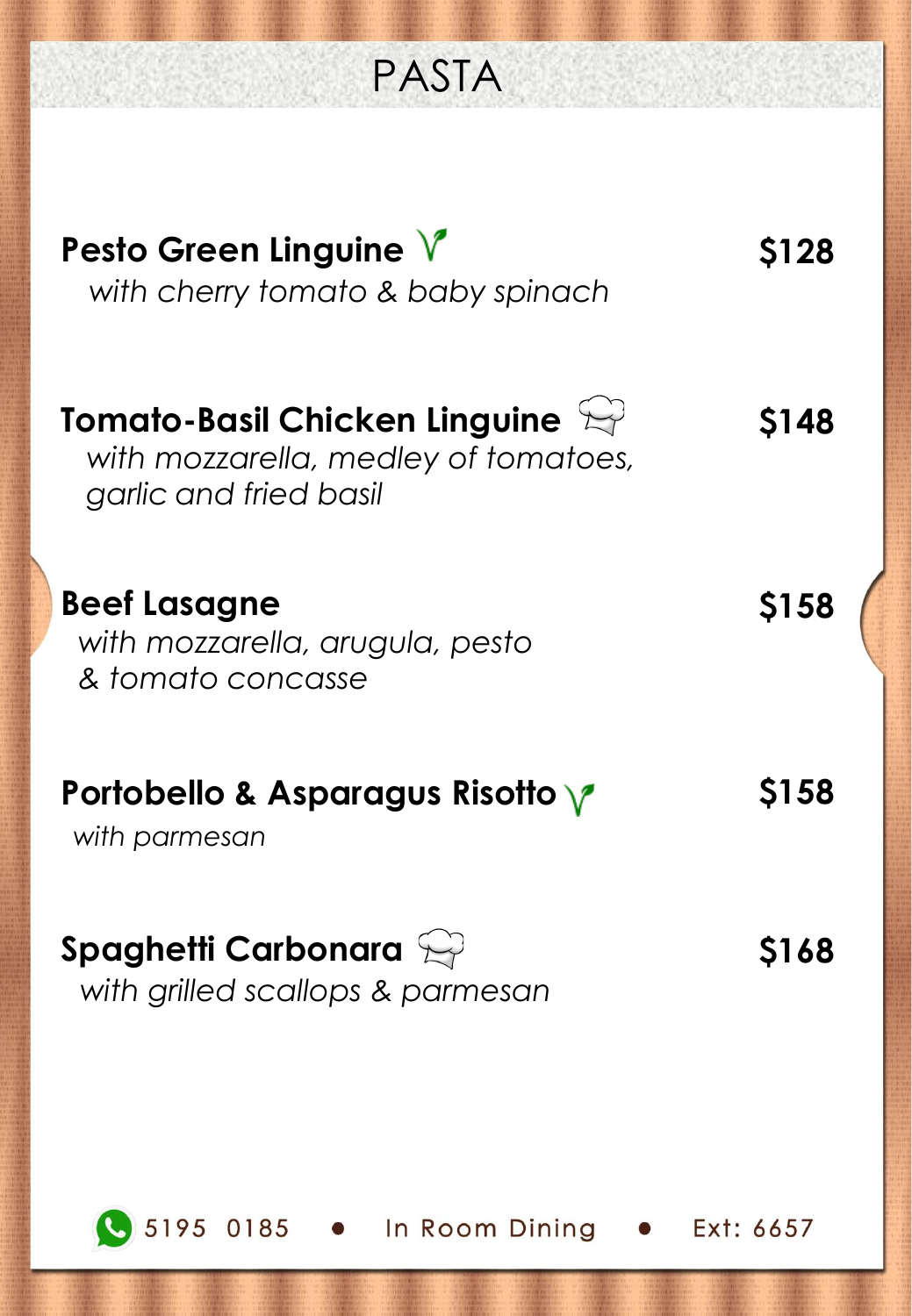# BURGER & SANDWICH



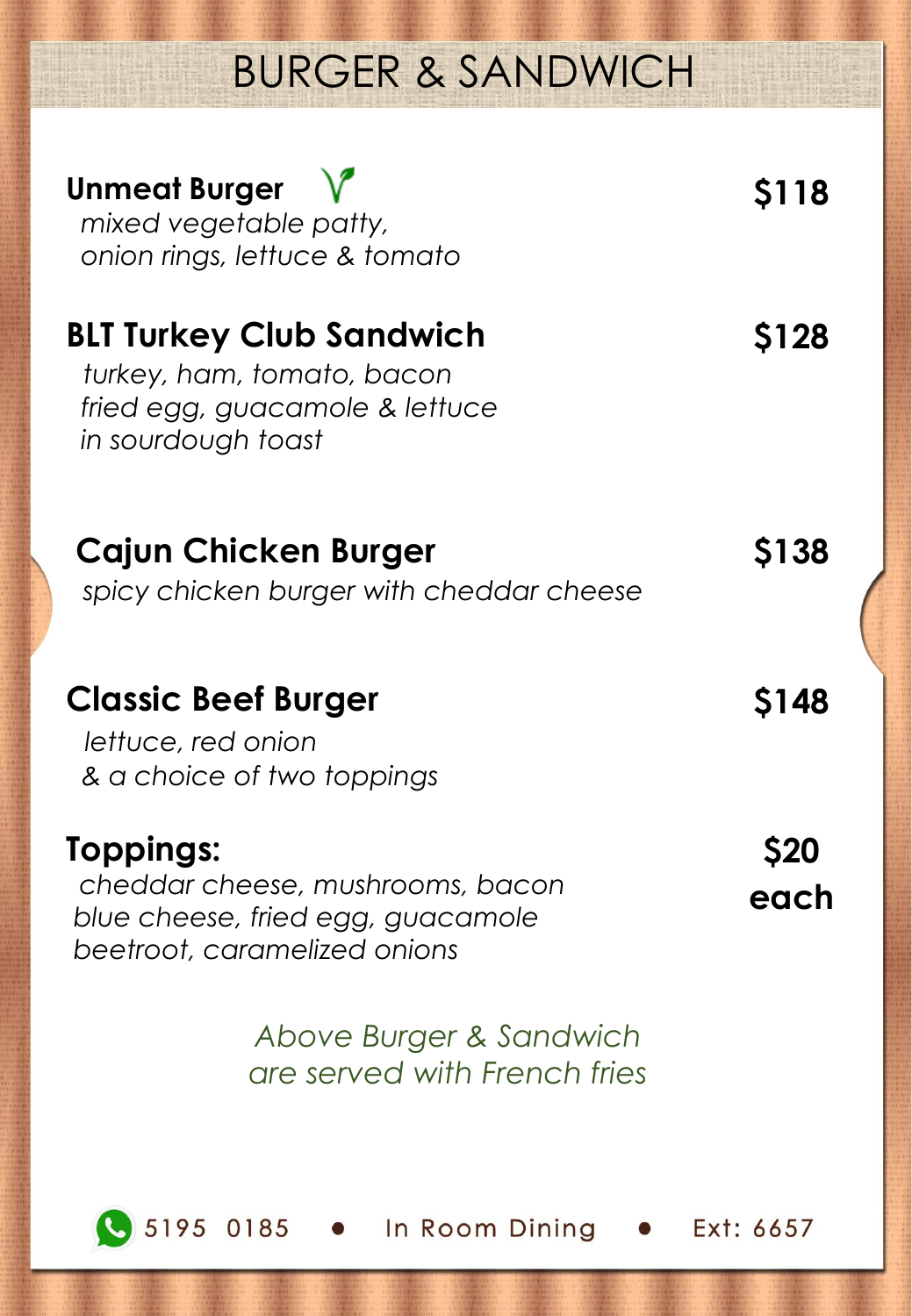|  |  | <b>ASIAN</b> |
|--|--|--------------|
|  |  |              |

Mt 1

| <b>Char Kwei Teow</b><br>fried noodles, shrimps, Chinese preserved<br>sausage, egg & soya sauce        | <b>S128</b>  |
|--------------------------------------------------------------------------------------------------------|--------------|
| <b>Singapore Noodles</b><br>fried vermicelli with shrimps & BBQ Pork                                   | S128         |
| Kung Po Chicken<br>with jasmine rice                                                                   | <b>S128</b>  |
| Hainan Chicken Rice $\mathbb{C}^3$<br>with rice in chicken oil, chicken soup &<br>condiments           | <b>S138</b>  |
| <b>Nasi Goreng</b> $\mathbb{Q}$<br>fried rice with chicken wings, satay,<br>fried egg & prawn crackers | <b>\$138</b> |
| <b>Seafood Fried Rice</b><br>with XO sauce & seasonal vegetable                                        | <b>S158</b>  |



5195 0185 . In Room Dining . Ext: 6657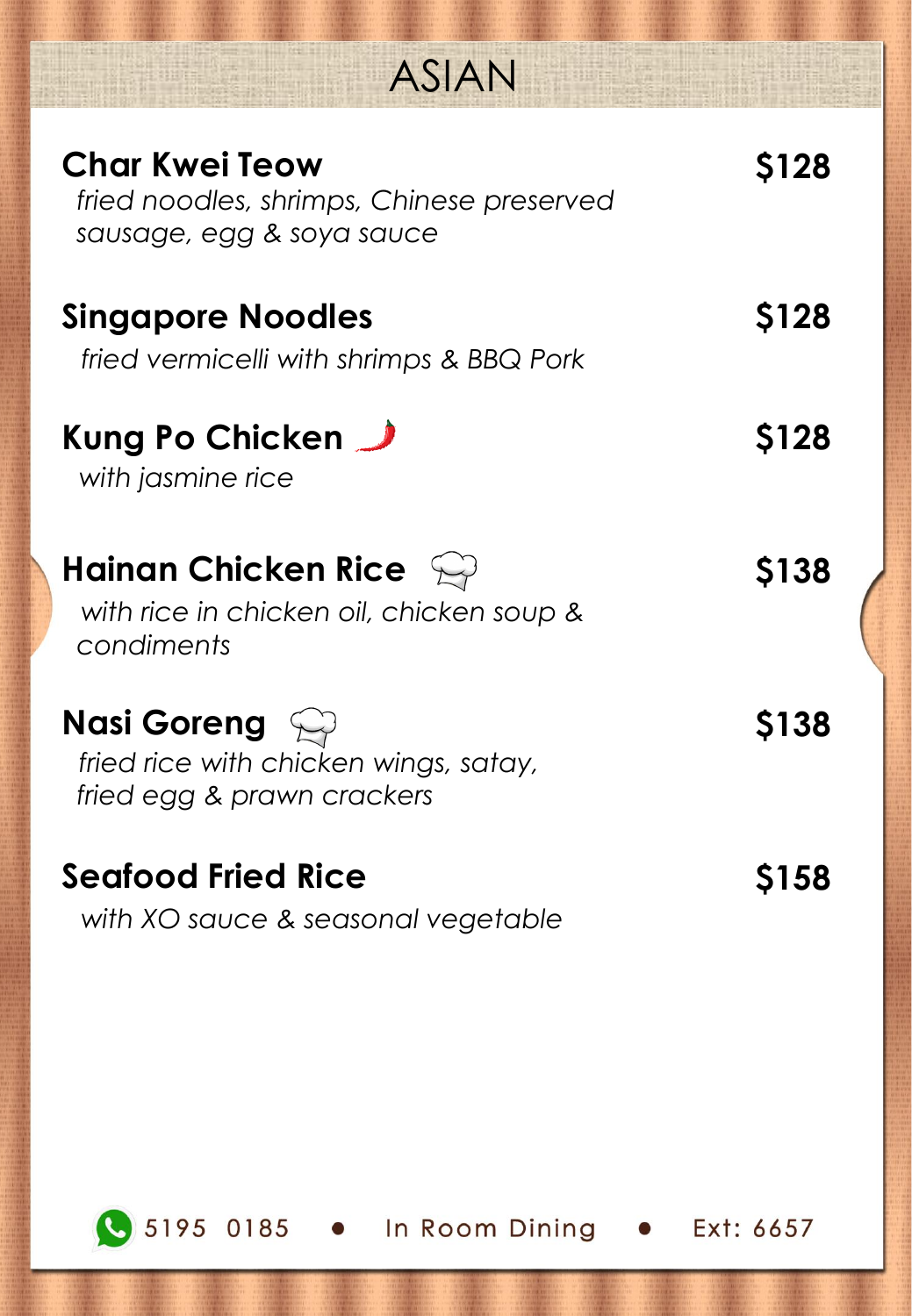### BHARATH'S CURRY & FISH

**Chicken Tikka Masala**  $\mathbb{Q}$ *tomato & onion salad, Indian long grain rice* **\$138 Shrimp Vindaloo**  *basmati rice, roti & kachumber salad* **\$168 Pan-Seared Red Snapper Fillet** *with roasted potato, asparagus & garlic butter sauce* **\$168 Baked Norwegian Salmon** *coated with Dijon style mustard & seasoned bread crumbs* **\$228**

. In Room Dining

Ext: 6657

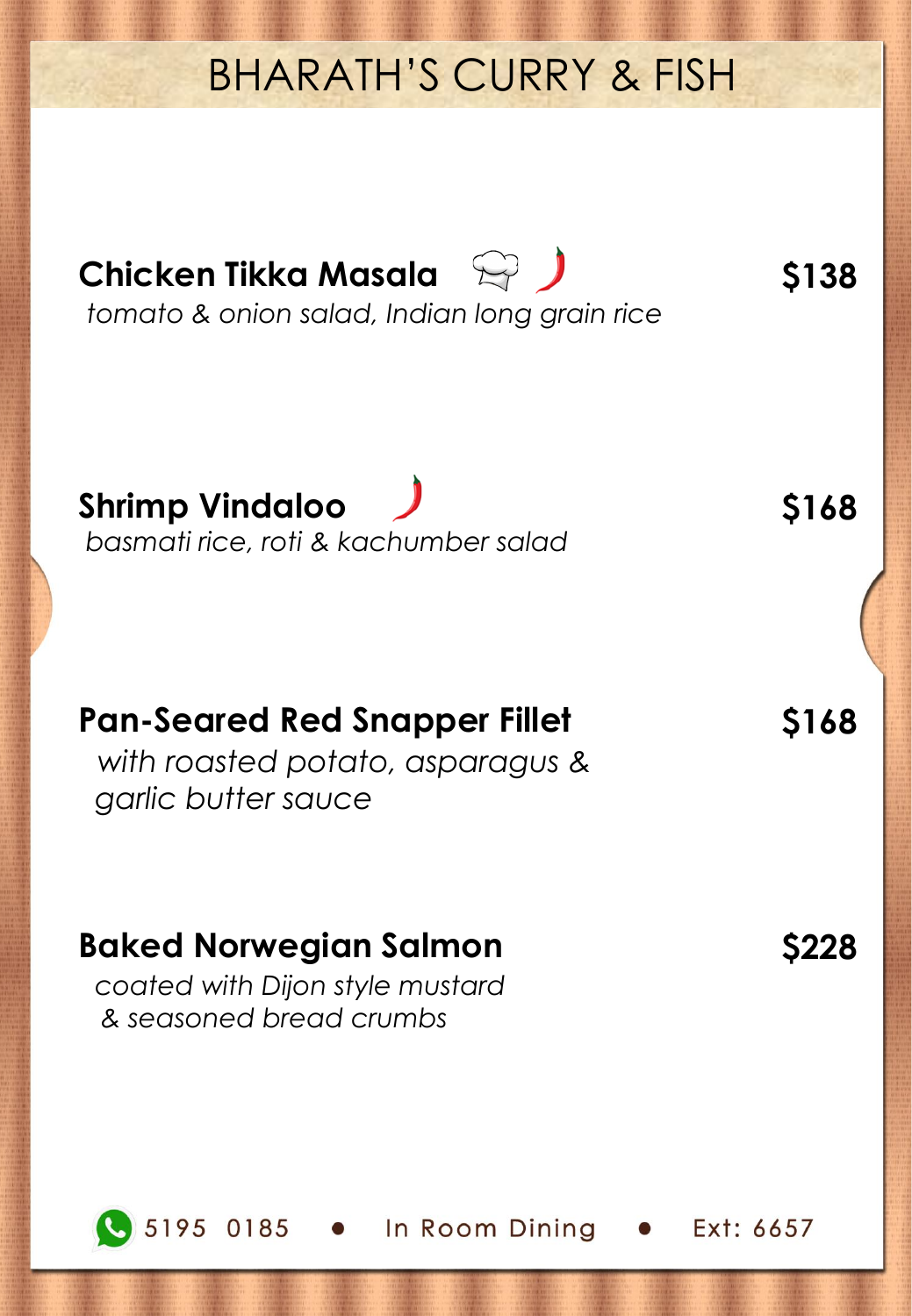

5195 0185

In Room Dining

Ext: 6657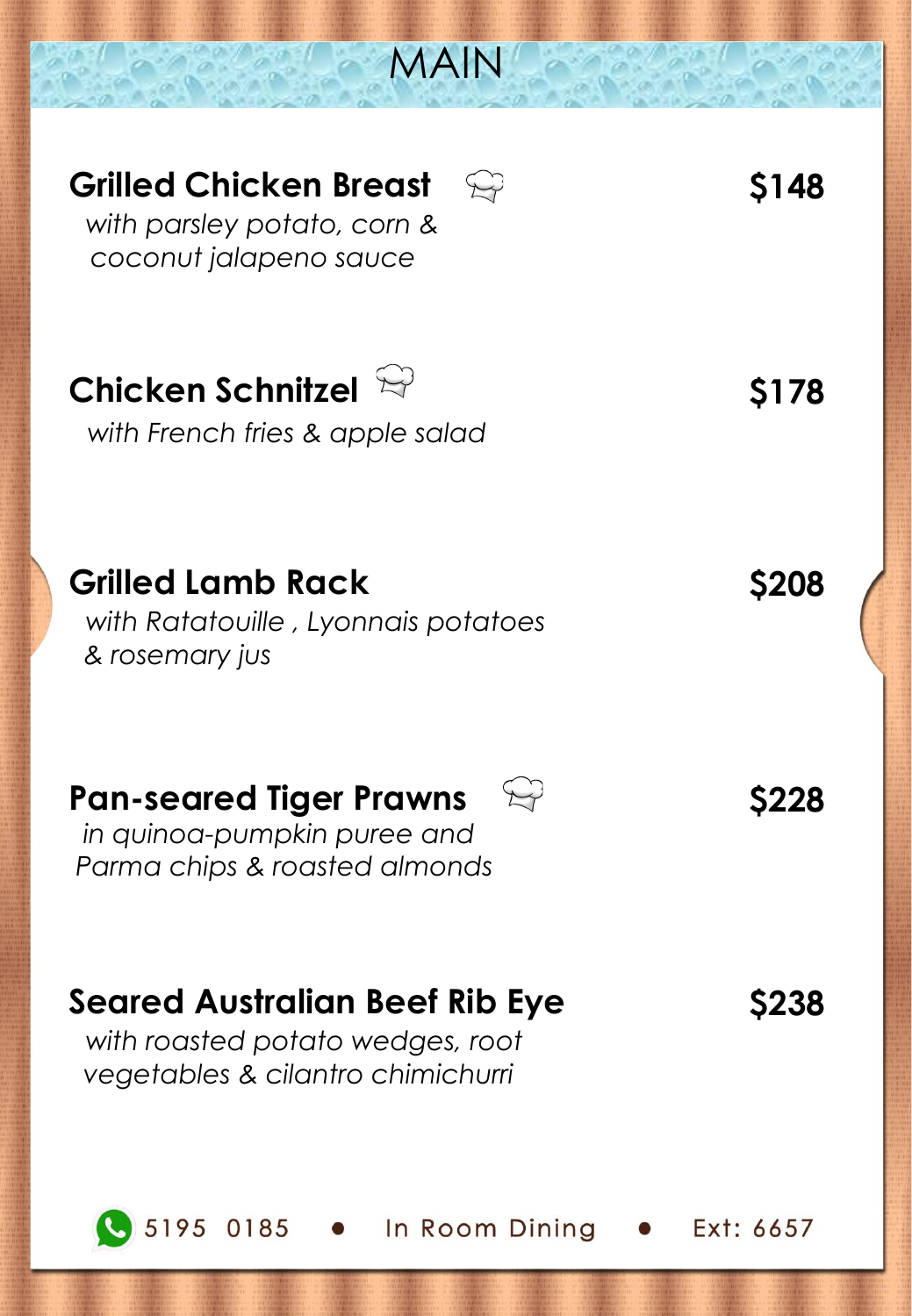# Snack

| Parmesan Truffle Fries<br>with truffle mayonnaise                                            | <b>S68</b> |
|----------------------------------------------------------------------------------------------|------------|
| <b>Spicy Potato Wedges</b><br>with mustard mayo sauce                                        | <b>S68</b> |
| <b>Cajun Spiced Chicken Wings J</b><br>with blue cheese buffalo dip                          | <b>S78</b> |
| <b>Chicken Satay &amp; Peanut Sauce</b>                                                      | <b>S78</b> |
| Chicken Tender<br>with garlic mayonnaise (5pcs)                                              | <b>S78</b> |
| <b>Nachos</b><br>tomato salsa, cheddar cheese<br>guacamole, sour cream, olives<br>& jalapeno |            |
| add Chili Con Carne                                                                          | \$98       |
| 5195 0185 . In Room Dining . Ext: 6657                                                       |            |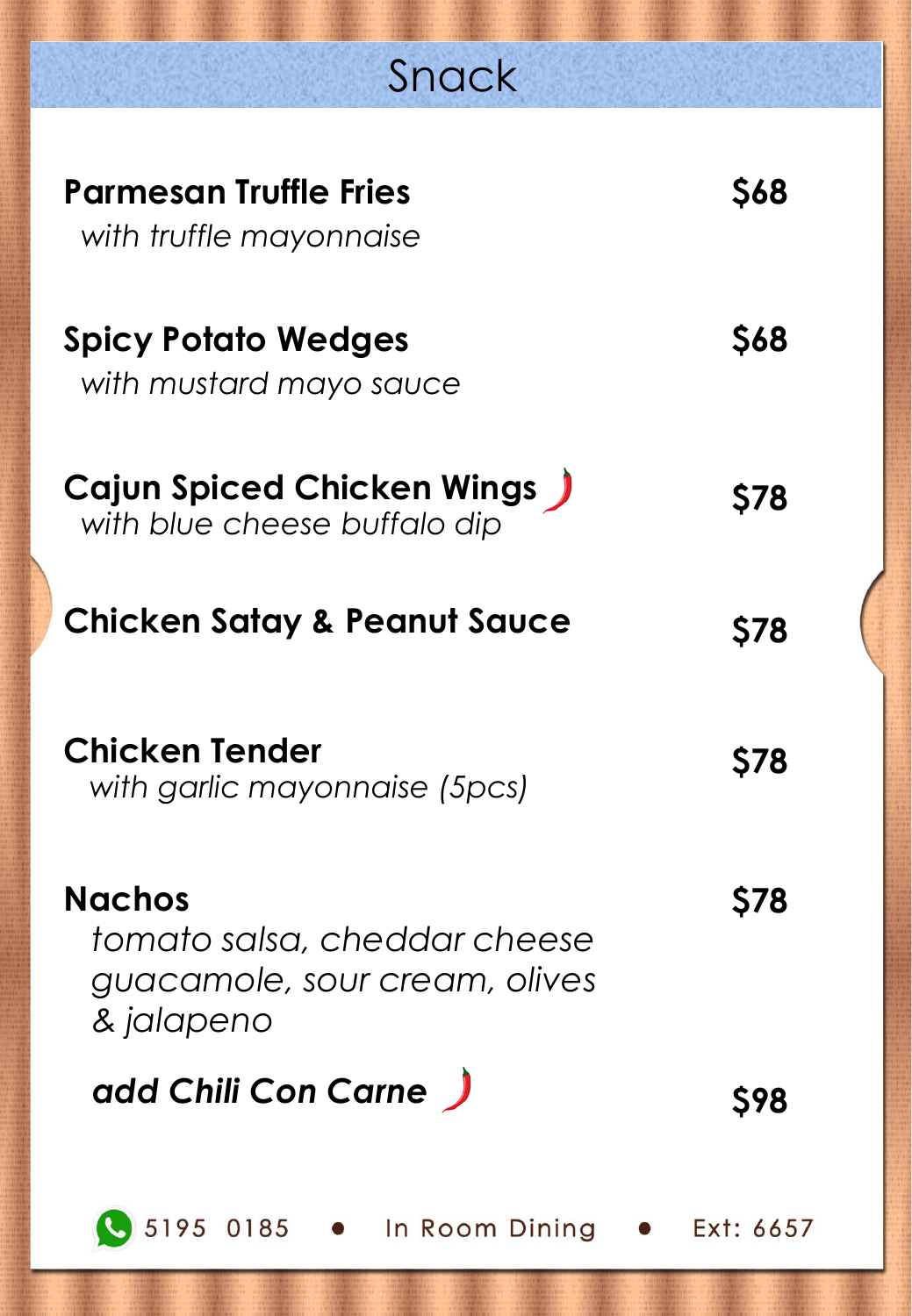# DESSERT

| <b>Tropical Fruit Platter</b>                                | <b>S40</b>  |
|--------------------------------------------------------------|-------------|
| <b>Headland Marble Cheese Cake</b>                           | <b>S45</b>  |
| <b>Belgium Chocolate Orange Cake</b>                         | <b>\$55</b> |
| <b>Banana Crumble</b> $\mathbb{Q}$<br>with vanilla ice-cream | <b>\$55</b> |
| <b>Caramelized Vanilla Custard</b>                           | 555         |
| 5195 0185 . In Room Dining . Ext: 6657                       |             |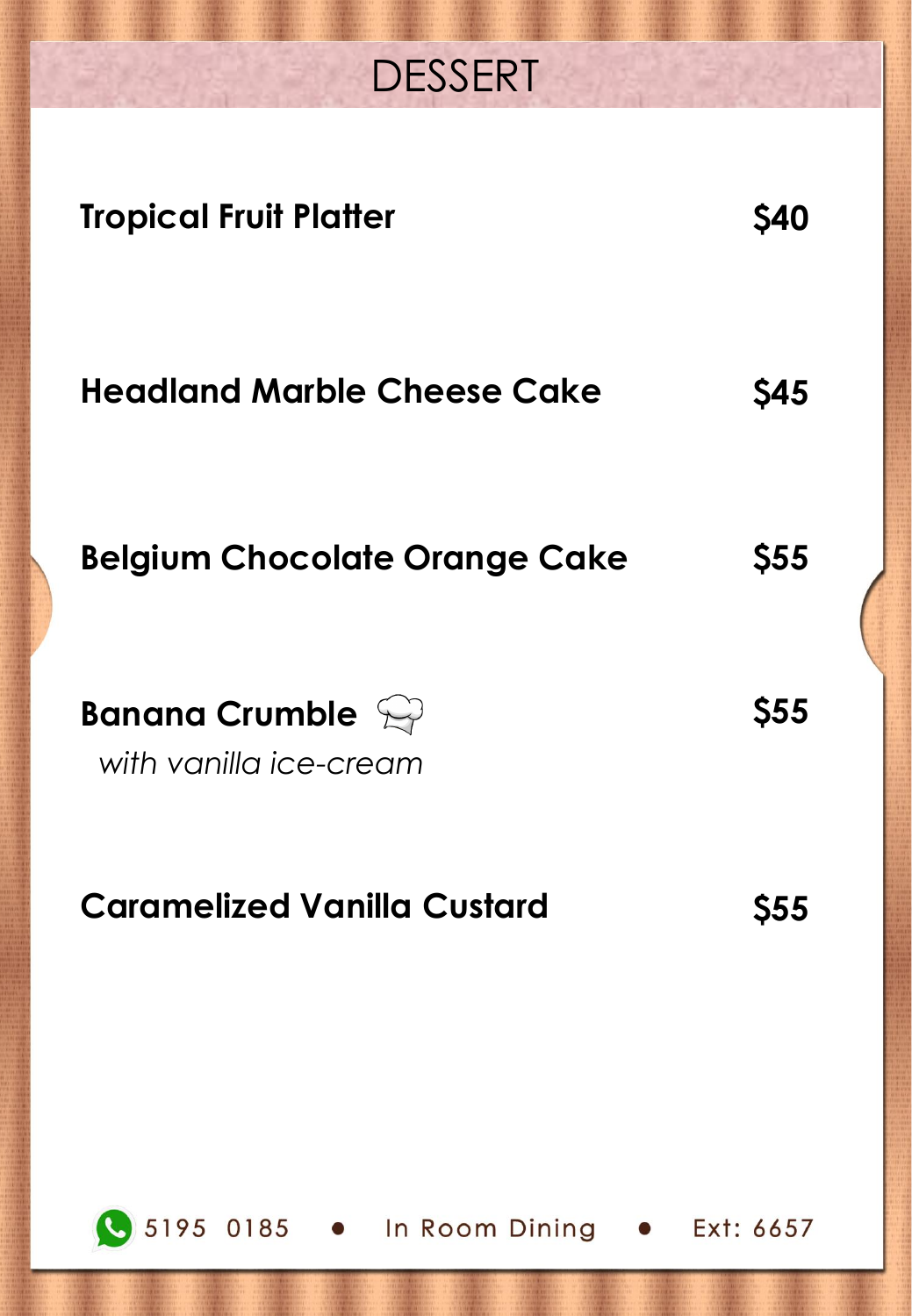# ALL DAY BREAKFAST

**\$110**

**\$75**

**\$75**

### **American Breakfast**

*orange juice or grapefruit juice, corn flakes egg served with ham or Canadian bacon or streaky bacon or sausage basket of pastries (Danish, toast or croissant) sliced fresh fruit platter coffee or tea*

### **Two Eggs (Served with Toast)**

*any style with hash browns & choice of Canadian bacon or streaky bacon or Ham or Sausage* 

### **Fluffy Omelet (Served with Toast)**

*with a combination of ham, sausage bacon, cheese, mushroom, onion, tomato & capsicum*

### **Eggs Benedict \$70**

#### **Corned Beef Hash (Served with Toast)** *with poached egg* **\$75**

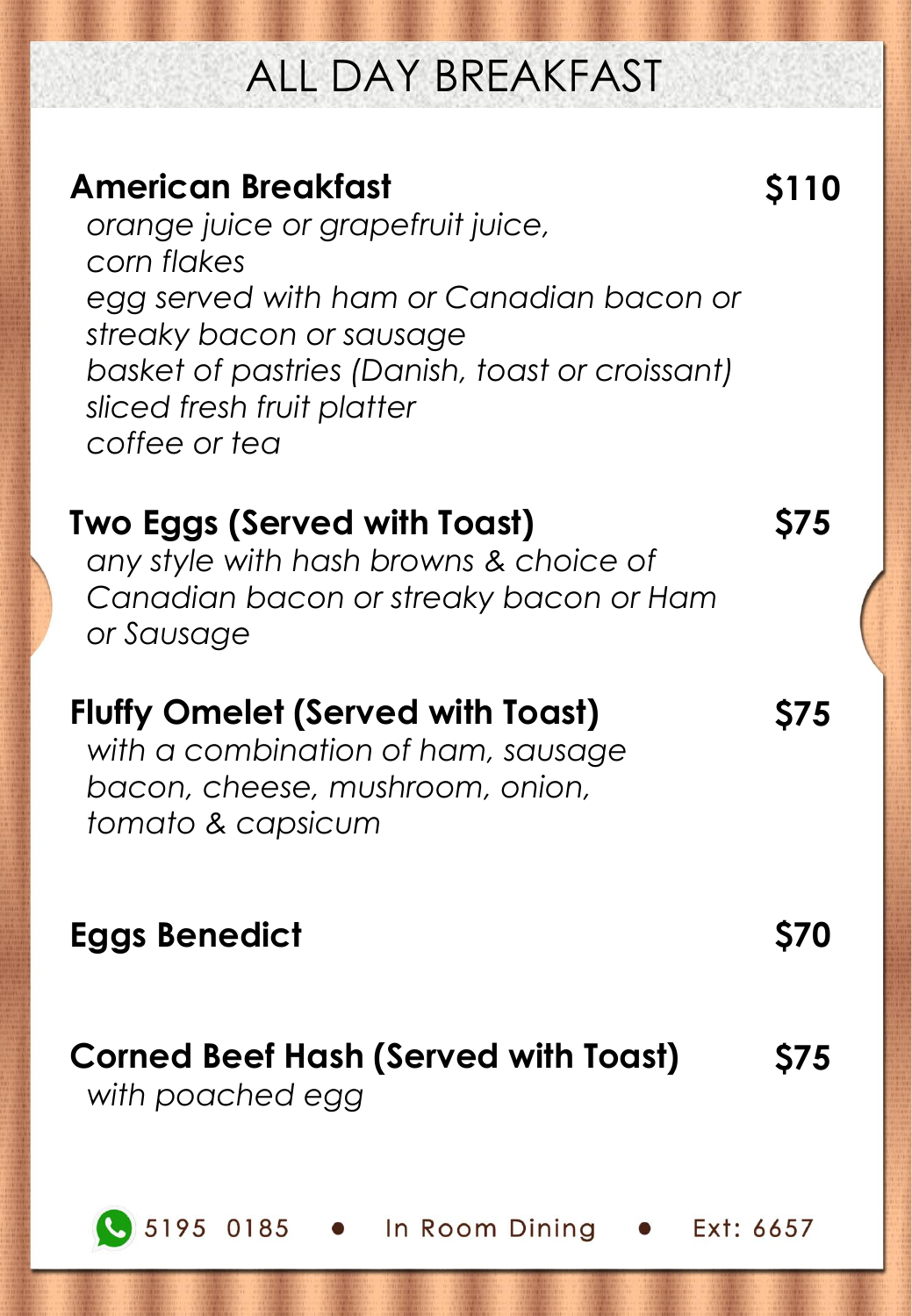## ALL DAY BREAKFAST

# **Chicken & Mushroom Congee \$58**

*choice of corn flakes or koko krunch*

**Cold Cereal (Served with Milk)** 

*With the purchase of any of the above breakfast items choose any of the sides or drinks for \$20 per item* 

#### *SIDES*

*Fresh Fruit Platter, Fruit Yoghurt, Natural Yoghurt, Corn Flakes, Bircher Muesli, Hot Oatmeal Canadian Bacon, Streaky bacon, Ham, Pork Chipolata, 2 Hash Browns, 2 Croissants, 2 Danish, White or Whole Wheat Toast, 2 Muffins Coffee, Decaffeinated Coffee, Hot Chocolate, English Breakfast Tea Orange, Grapefruit, Tomato or Pineapple Juice* 



5195 0185 . In Room Dining **\$48**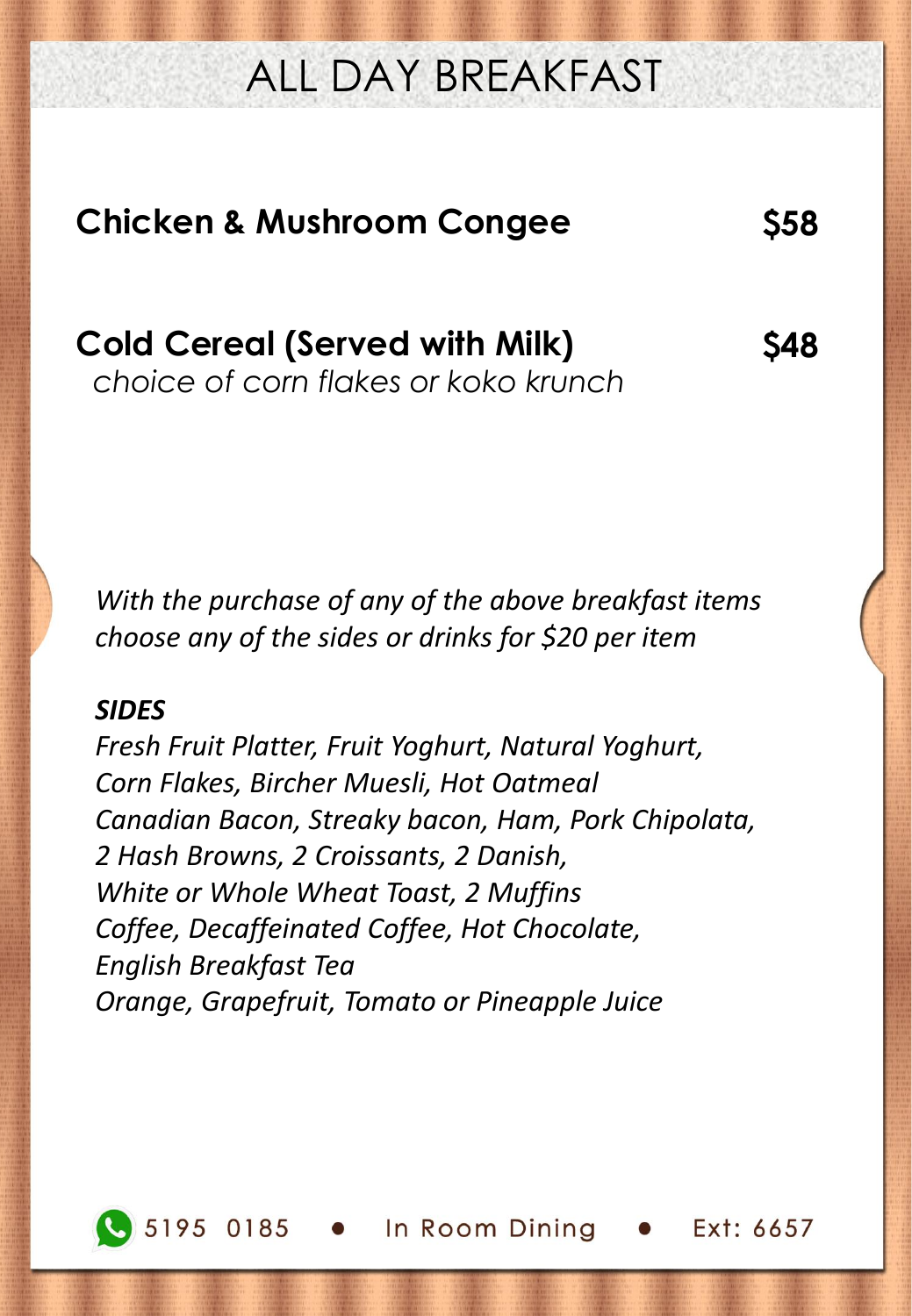# **BEVERAGE**

**\$40**

**\$10**

**\$30**

| Coffee<br>Coffee or Decaffeinated Coffee<br>Latte, Cappuccino or Espresso<br>Double Espresso      | <b>\$38</b><br><b>\$30</b><br><b>\$40</b> |
|---------------------------------------------------------------------------------------------------|-------------------------------------------|
| Extra Shot of Espresso<br>Tea<br>English Breakfast, Earl Grey,                                    | \$10<br><b>\$30</b>                       |
| Peppermint, Camomile or Jasmine<br><b>Hot Chocolate or Hot Milk</b>                               | <b>\$30</b>                               |
| <b>Soft Drink</b><br>Coke, Coke Zero, Sprite, Soda<br>Evian, Perrier<br>Lime Perrier or Lime Soda | <b>\$28</b><br>\$32<br><b>\$36</b>        |
| <b>Chilled Juice</b><br>Orange                                                                    | <b>S34</b>                                |
| <b>Healthy Drinks</b><br>Juice Emma & Toms Extreme C Smoothies                                    | <b>Ş38</b>                                |
| Juice Emma & Toms Green Power Smoothies                                                           | <b>\$38</b>                               |
| Juice Emma & Toms Kick Starter + Probiotic                                                        | <b>\$38</b>                               |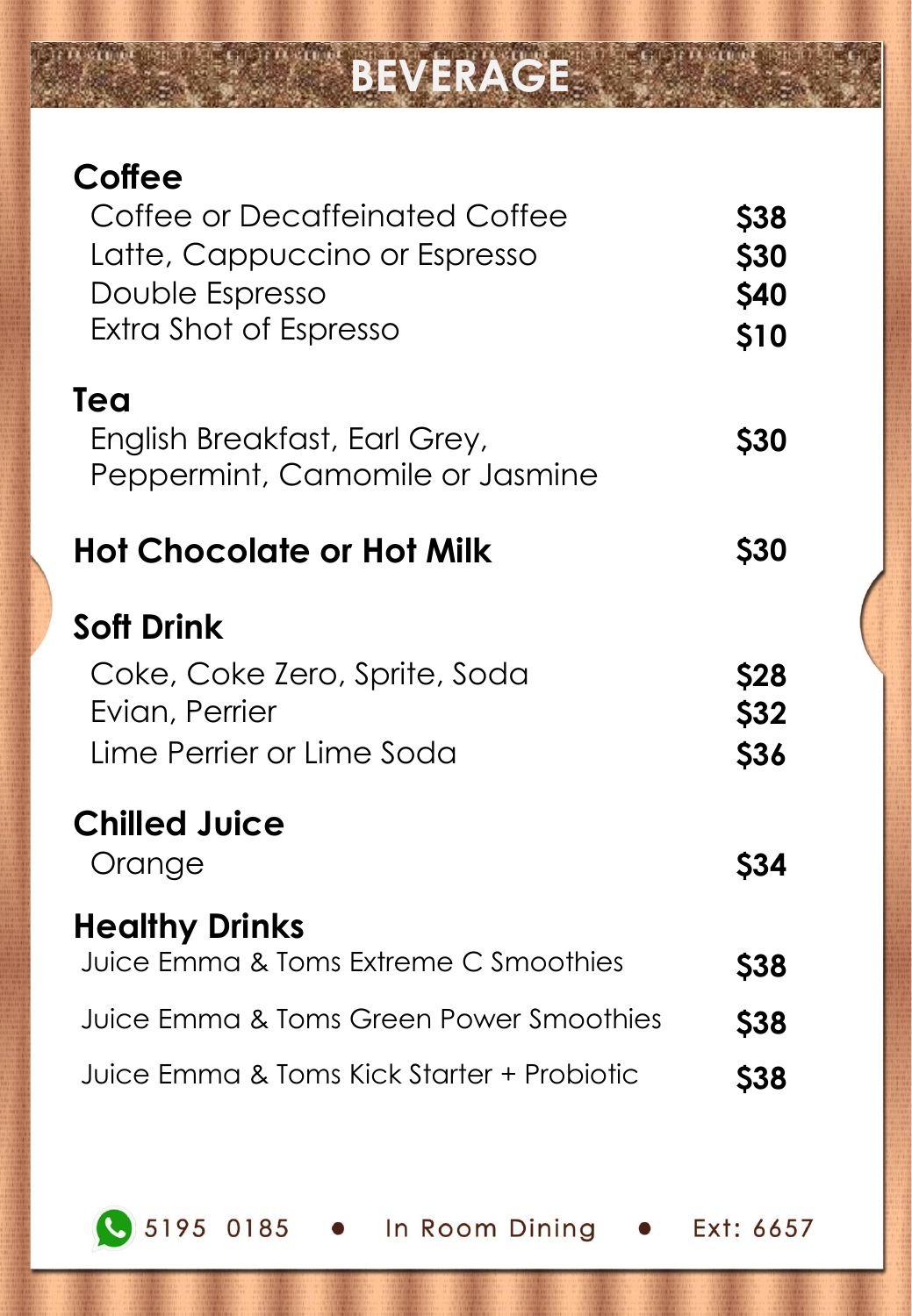# **BEVERAGE**

| Beer                                                   | <b>Bottle</b> |
|--------------------------------------------------------|---------------|
| San Miguel Philippines 320ml                           | <b>\$38</b>   |
| Tsing Tao 355ml                                        | <b>\$38</b>   |
| Singha 330ml                                           | \$38          |
| Little Creature 330ml                                  | \$58          |
| <b>White Wine</b>                                      | <b>Glass</b>  |
| Red Bridge, Chardonnay, S AUS                          | <b>S48</b>    |
| Bottega Pinot Grigio Delle Venezie, ITA                | <b>\$66</b>   |
| MOMO Sauvignon Blanc, Marlborough<br>N7I               | \$66          |
| <b>Red Wine</b>                                        | Glass         |
| Red Bridge, Shiraz, S AUS                              | <b>S48</b>    |
| Leopard's Leap Lookout Cabernet Shiraz<br>South Africa | <b>S48</b>    |
| Vina Maipo Cabernet Sauvignon, Chile                   | <b>S48</b>    |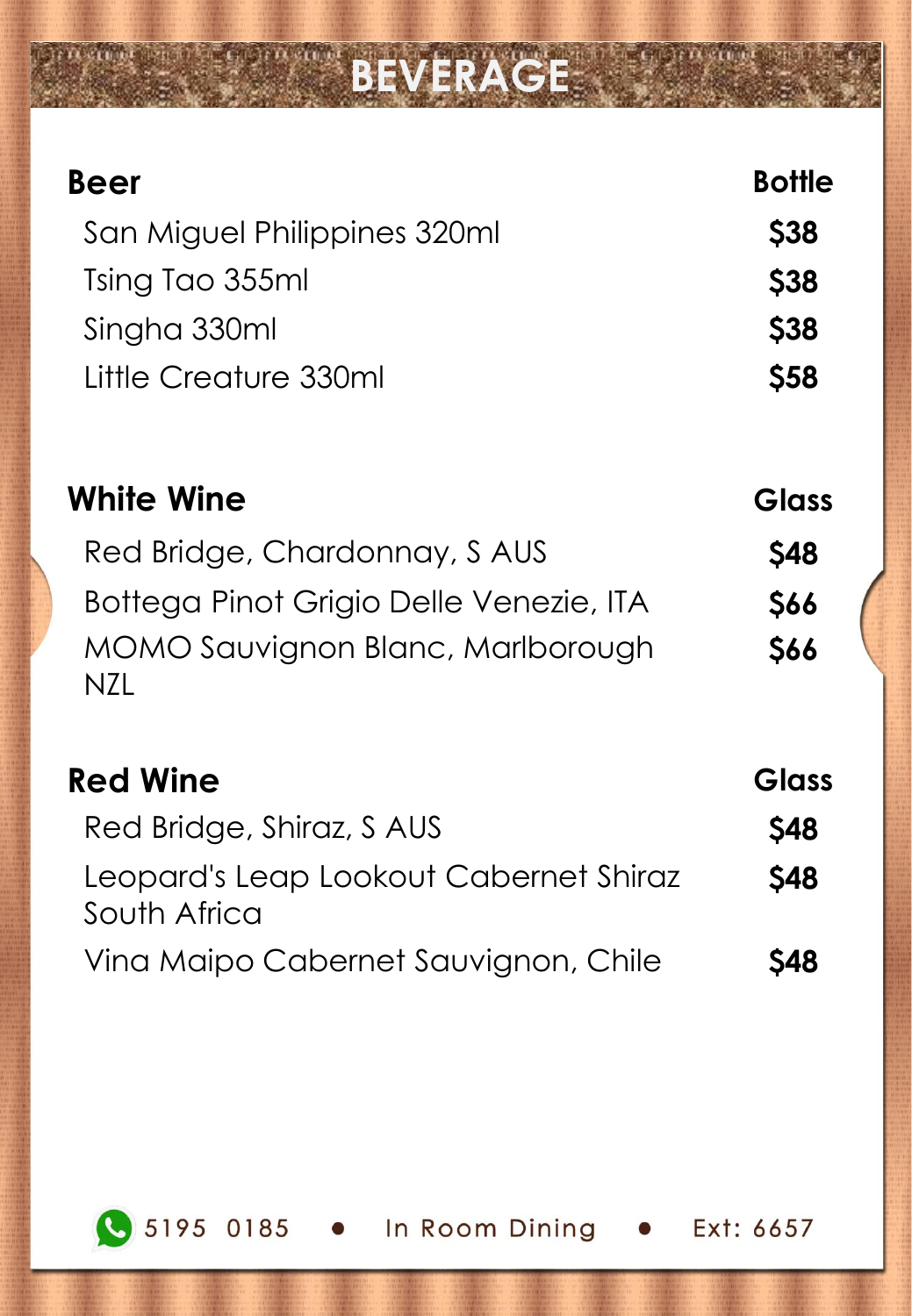# **BEVERAGE**

| <b>White Wine</b><br>Red Bridge, Chardonnay, S AUS<br>Bottega Pinot Grigio Delle Venezie, ITA<br>Westend Estate Cool Climate Riesling,<br><b>AUS</b> | <b>Bottle</b><br>\$220<br>\$300<br><b>\$300</b>               |
|------------------------------------------------------------------------------------------------------------------------------------------------------|---------------------------------------------------------------|
| MOMO Sauvignon Blanc, Marlborough                                                                                                                    | <b>\$300</b>                                                  |
| N7I.<br>Gavi Di Gavi, DOCG, Italy                                                                                                                    | <b>\$380</b>                                                  |
| <b>Red Wine</b><br>Red Bridge, Shiraz, S AUS<br>Vina Maipo Cabernet Sauvignon, Chile<br>Leopard's Leap Lookout Cabernet Shiraz<br>South Africa       | <b>Bottle</b><br><b>\$220</b><br><b>\$220</b><br><b>\$220</b> |
| Chapel Hill, McLaren Vale, Shiraz,<br>Australia                                                                                                      | <b>S420</b>                                                   |
| Carrick Unravelled Pinot Noir, NZ                                                                                                                    | <b>\$450</b>                                                  |
| Chateau Gemillan, Medoc, France                                                                                                                      | <b>\$480</b>                                                  |
| Church Block, Wirra Wirra, Cabernet,<br>Shiraz & Merlot, Australia                                                                                   | <b>S480</b>                                                   |